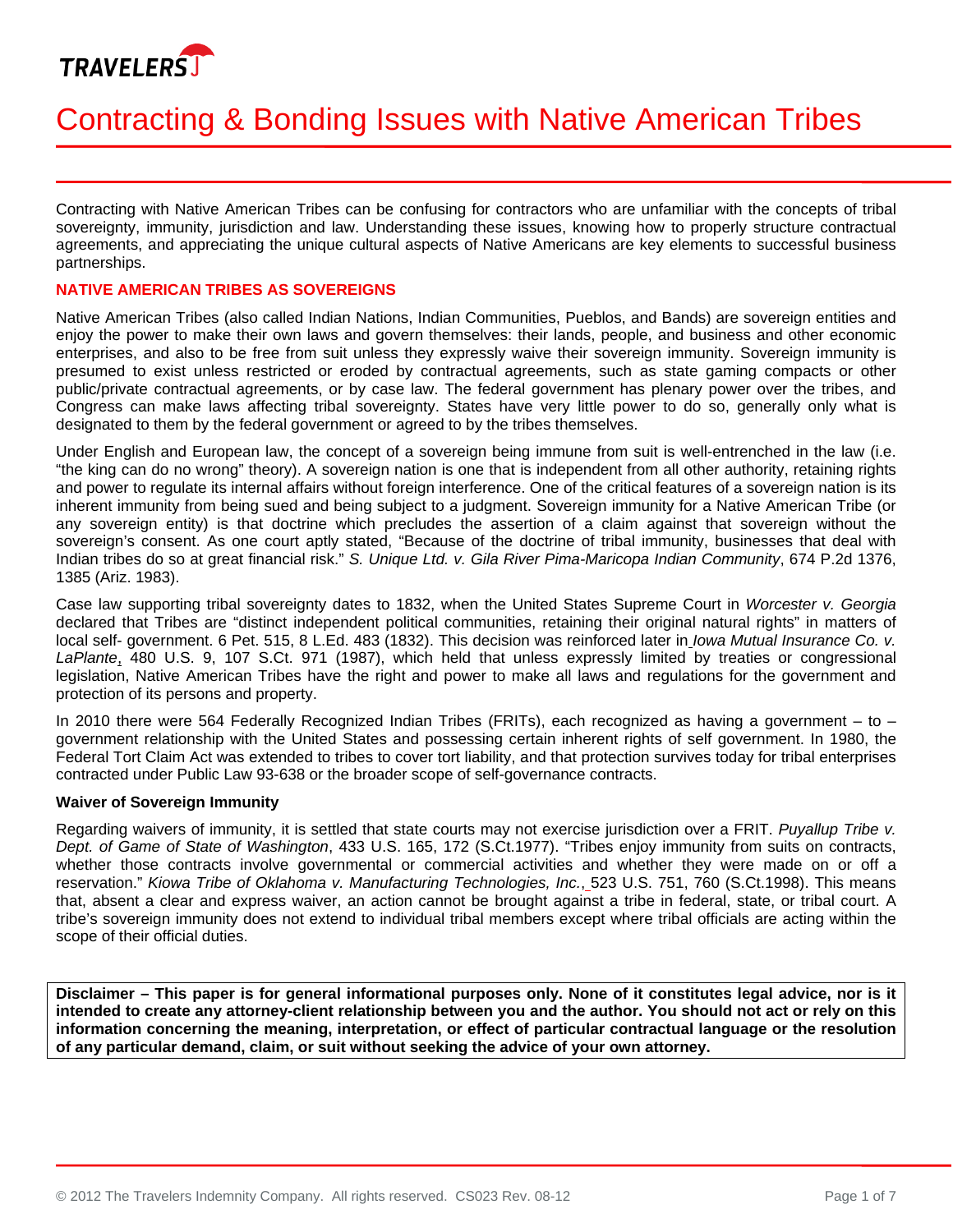Case law is split over whether tribal initiation of a suit or action operates as a waiver of its sovereign immunity. While an older Supreme Court case held that tribes do *not* waive immunity by bringing suit, *[United States v. U.S. Fidelity &](http://www.westlaw.com/Find/Default.wl?rs=dfa1.0&vr=2.0&DB=780&FindType=Y&ReferencePositionType=S&SerialNum=1940124559&ReferencePosition=512)  Guaranty Co.*[, 309 U.S. 506, 512 \(1940\)](http://www.westlaw.com/Find/Default.wl?rs=dfa1.0&vr=2.0&DB=780&FindType=Y&ReferencePositionType=S&SerialNum=1940124559&ReferencePosition=512), other courts have since held that the bringing of a claim by a Native American Tribe *may* operate as a limited waiver of the Native American Tribe's immunity from suit. *[Rupp v. Omaha Indian](http://www.westlaw.com/Find/Default.wl?rs=dfa1.0&vr=2.0&DB=506&FindType=Y&ReferencePositionType=S&SerialNum=1995035928&ReferencePosition=1246) Tribe*, 45 [F.3d 1241, 1246 \(8th Cir. 1995\);](http://www.westlaw.com/Find/Default.wl?rs=dfa1.0&vr=2.0&DB=506&FindType=Y&ReferencePositionType=S&SerialNum=1995035928&ReferencePosition=1246) *[United States v. Oregon, 657 F.2d 1009, 1014-15 \(9th Cir. 1981\).](http://www.westlaw.com/Find/Default.wl?rs=dfa1.0&vr=2.0&DB=350&FindType=Y&ReferencePositionType=S&SerialNum=1981138553&ReferencePosition=1014)* 

The United States government can agree to waive its own immunity from suit for contracts - such as it has done with the Contract Disputes Act – however, the sovereign immunity of Native American Tribes remains largely intact. Therefore, unless a contractor obtains a contractual waiver of sovereign immunity, the contractor may be left without recourse against a Native American Tribe.

Most Native American Tribes set forth their sovereign immunity in their tribal Constitutions. For example:

 **ARTICLE XIII - SOVEREIGN IMMUNITY** The Tribe shall be immune from suit except to the extent that the Tribal Council expressly waives the Tribe's sovereign immunity, or as provided by this constitution.

So, although a Native American Tribe enjoys sovereign immunity, it can waive its sovereign immunity if it's tribal Constitution so provides.

A whole body of case law, developed over the last hundred years, has sprung up around waivers of sovereign immunity. Beginning in 1919, with the Supreme Court case of *Turner v. United States,* 248 U.S. 354, 39 S. Ct. 109 (1919), sovereign immunity has been recognized for Native American Tribes. Since that time, sovereign immunity has been a well settled defense against suit and there has been a strong presumption against waivers of sovereign immunity. The central thrust of the case law on this issue is that a waiver of sovereign immunity cannot be implied, but rather must be clear and unequivocally expressed. *Kiowa, supra; Santa Clara Pueblo v Martinez*, 436 U.S. 49, 98 S. Ct. 1670 (1978). Additionally, it must be in writing and there are no "magic words" required. "We note, however, that while the Supreme Court has expressed its protectiveness of tribal sovereign immunity by requiring that any waiver be explicit, it has never required the invocation of "magic words" stating that the tribe hereby waives its sovereign immunity." *Rosebud Sioux Tribe v. Val-U Construction Co.*, 50 F.3d 560, 563 (8<sup>th</sup> Cir. 1995).

In *C & L Enterprises, Inc. v. Citizen Band of Potawatomi Tribe of Oklahoma*, 532 U.S. 411 (2001), the United States Supreme Court held that, in the facts presented, the arbitration clause in a construction contract constituted an express agreement by the Native American Tribe to waive its sovereign immunity. "For the reasons stated, we conclude that under the agreement the Tribe proposed and signed, the Tribe clearly consented to arbitration and to the enforcement of arbitral awards in Oklahoma state court; the Tribe thereby waived its sovereign immunity from C&L's suit." *Id*. at 423. In that case, two provisions of the construction contract were important to the Court's decision:

- AIA construction contract, with standard AIA arbitration clause
	- Standard clause provides for enforcement of arbitration award in any *federal or state* court having jurisdiction.
- Choice of law provision "law of the place of the project"
	- meant law of the State of Oklahoma (since an *off-reservation* project)
	- Oklahoma had adopted the Uniform Arbitration Act

"By selecting Oklahoma law ('the law of the place where the Project is located') to govern the contract, the parties have effectively consented to confirmation of the award 'in accordance with' the Oklahoma Arbitration Act…In sum, the Tribe agreed, by express contract, to adhere to certain dispute resolution procedures." *C & L Enterprises, Inc. v. Citizen Band of Potawatomi Tribe of Oklahoma*, 532 U.S. 411, 420 (2001). Since the 2001 Supreme Court decision in *C & L Enterprises*, other courts have similarly held that arbitration clauses in contracts with Native American Tribes were express waivers of sovereign immunity by the Native American Tribe. *See Bradley v. Crow Tribe of Indians*, 67 P.3d 306 (Mont. 2009); *Oglala*  Sioux Tribe v. C & W Enterprises, Inc., 542 F.2d 224 (8<sup>th</sup> Cir. 2008); Campo Band of Mission Indians v. Superior Court, 137 Cal. App.  $4^{\text{th}}$  175, 39 Cal. Rptr. 3<sup>rd</sup> 875 (Cal.App. $4^{\text{th}}$  Dist. 2006)(tribe's compact with state for tort claims mandated arbitration).

# **Tribal Resolution**

Importantly, a recent case out of the Sixth Circuit Court of Appeals negated a waiver of sovereign immunity contained in a contract with a tribal subsidiary *because the Native American Tribe had not provided a resolution approving such waiver. Memphis Biofuels v. Chickasaw Nation Industries, Inc.*, 585 F.3d 917 (6<sup>th</sup> Cir. 2009). The Court held that since the Native American Tribe's internal law required board approval to validate a waiver of sovereign immunity, and one was not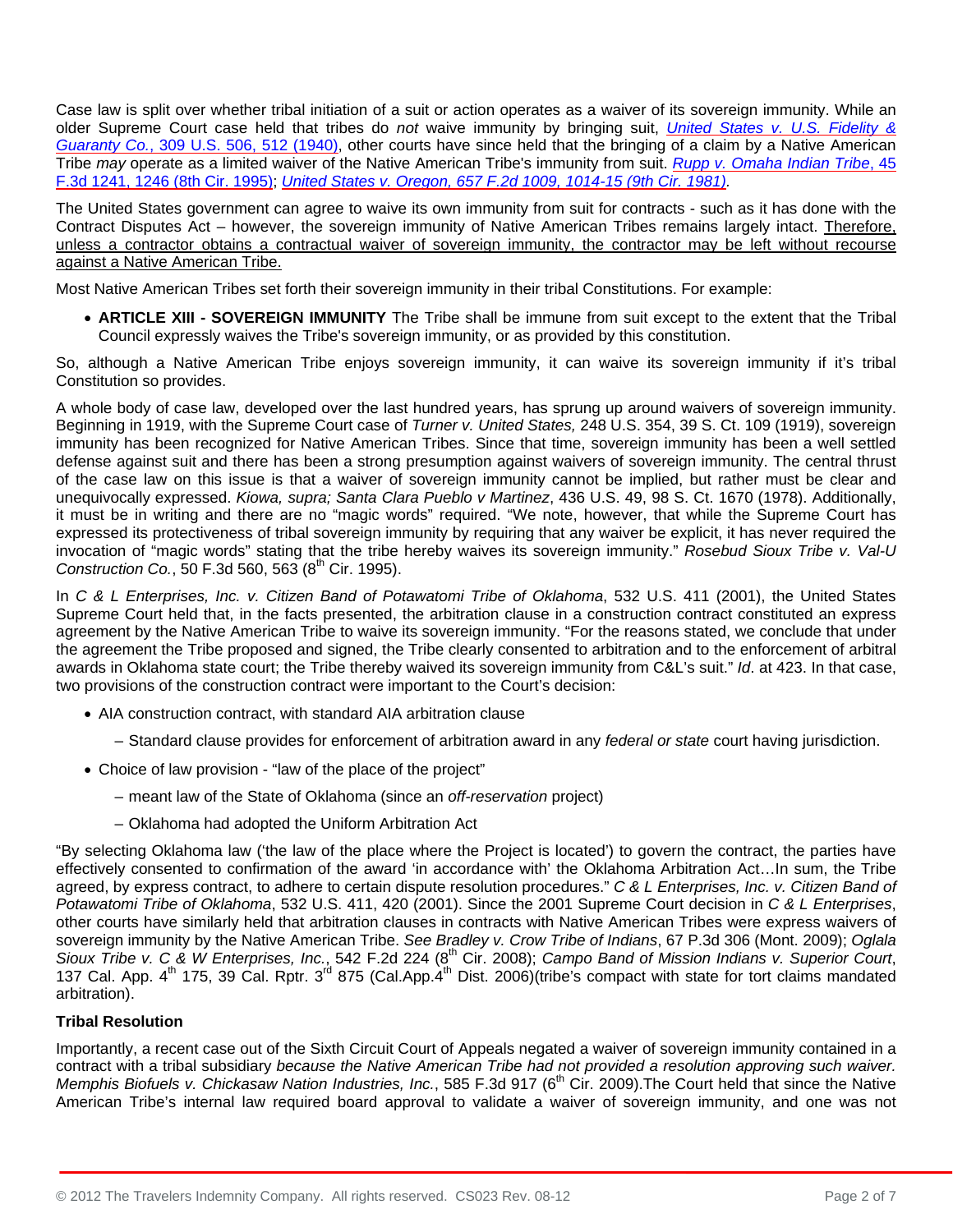provided with the contract, the contract claims against that tribal subsidiary were barred as the sovereign immunity of the Native American Tribe remained intact. Id. As this case illustrates, it is not sufficient to simply obtain a waiver - the contracting parties must ensure that tribal law is followed in obtaining a waiver of sovereign immunity and, if a tribal resolution is required, it must be obtained in order to ensure the validity of the sovereign immunity waiver.

## **SUBJECT MATTER JURISDICTION**

## **Federal Court**

Federal courts are courts of limited jurisdiction. Unless a federal question is involved under 28 U.S.C. §1331, or a diversity action is present under 28 U.S.C. §1332, or a Miller Act bond is issued pursuant to 40 U.S.C. §270a, a federal district court cannot hear an action. However, a federal question rarely arises out of construction contracts; a sovereign nation is not a "citizen" of another state for diversity purposes; and typically Miller Act bonds are inapplicable to construction contracts with a Native American Tribe. As a result, it would be a rare circumstance for a federal court to hear a case involving a dispute arising out of a construction contract on tribal land. Additionally, parties by contract cannot simply grant subject matter jurisdiction to a federal district court. If the parties were to try to do so, the federal court could invoke the "exhaustion" doctrine and simply kick the action over to tribal court. *See Iowa Mutual Insurance Co. v. LaPlante*, 480 U.S. 9, 107 S. Ct. 971 (1987); *[Nat'l Farmers Union Ins. Cos. v. Crow Tribe](http://www.westlaw.com/Find/Default.wl?rs=dfa1.0&vr=2.0&DB=780&FindType=Y&ReferencePositionType=S&SerialNum=1985127861&ReferencePosition=856)*, 471 U.S. 845, 856-57 (1985). Some Native American Tribes will offer federal court jurisdiction as a "compromise" when a contracting party objects to tribal court jurisdiction in a contract and requests state court jurisdiction. They have little to lose in offering this because they know disputes will be heard in tribal court anyway since the federal court will not accept the case.

## **Tribal Court**

Often, Tribal courts will have jurisdiction to hear a matter involving a contract between itself and a non-tribal member. The United States Supreme Court recently reinforced this rule that tribal jurisdiction exists over non-Indians on a reservation when a non-Indian enters into a contract with a Native American Tribe or its members. *Plains Commerce Bank v. Long Family Land and Cattle Co.*, 128 S. Ct. 2709 (2008). While the jurisdictional limits of a tribal court will be found in its charter, constitution, or code, typically a tribal court will have exclusive jurisdiction over disputes arising on the reservation. The strong presumption is that subject matter jurisdiction will lie with the tribal court with respect to a contract dispute when the Native American Tribe is a party to that contract, unless an alternative forum is mutually chosen by the parties.

## **State Court**

Somewhere in the middle of federal court and tribal court jurisdiction, is the issue of whether a state court has subject matter jurisdiction of a contract dispute involving a Native American Tribe and a non-tribal member. State courts are courts of general jurisdiction, meaning they hear all matters. But the issue of whether a state court can adjudge a case involving a non-tribal contractor's contractual dispute with a Native American Tribe varies. At one end of the spectrum is a situation where a contract between a Native American and a non-tribal member occurs entirely off-reservation; at the other end is the situation where the dispute occurs entirely on-reservation. Further, six states do have jurisdiction granted to them by federal statute to hear disputes involving Native American Tribes. Specifically, 28 U.S.C. §1360 grants six states:

[j]urisdiction over civil causes of action between Indians or to which Indians are parties which arise in the areas of Indian country listed opposite the name of the State to the same extent that such State has jurisdiction over other civil causes of action, and those civil laws of such State that are of general application to private persons or private property shall have the same force and effect within such Indian country as they have elsewhere within the State.

Those states are:

- Alaska
- California
- Minnesota (except the Red Lake reservation)
- Nebraska
- Oregon (except the Warm Springs reservation), and
- Wisconsin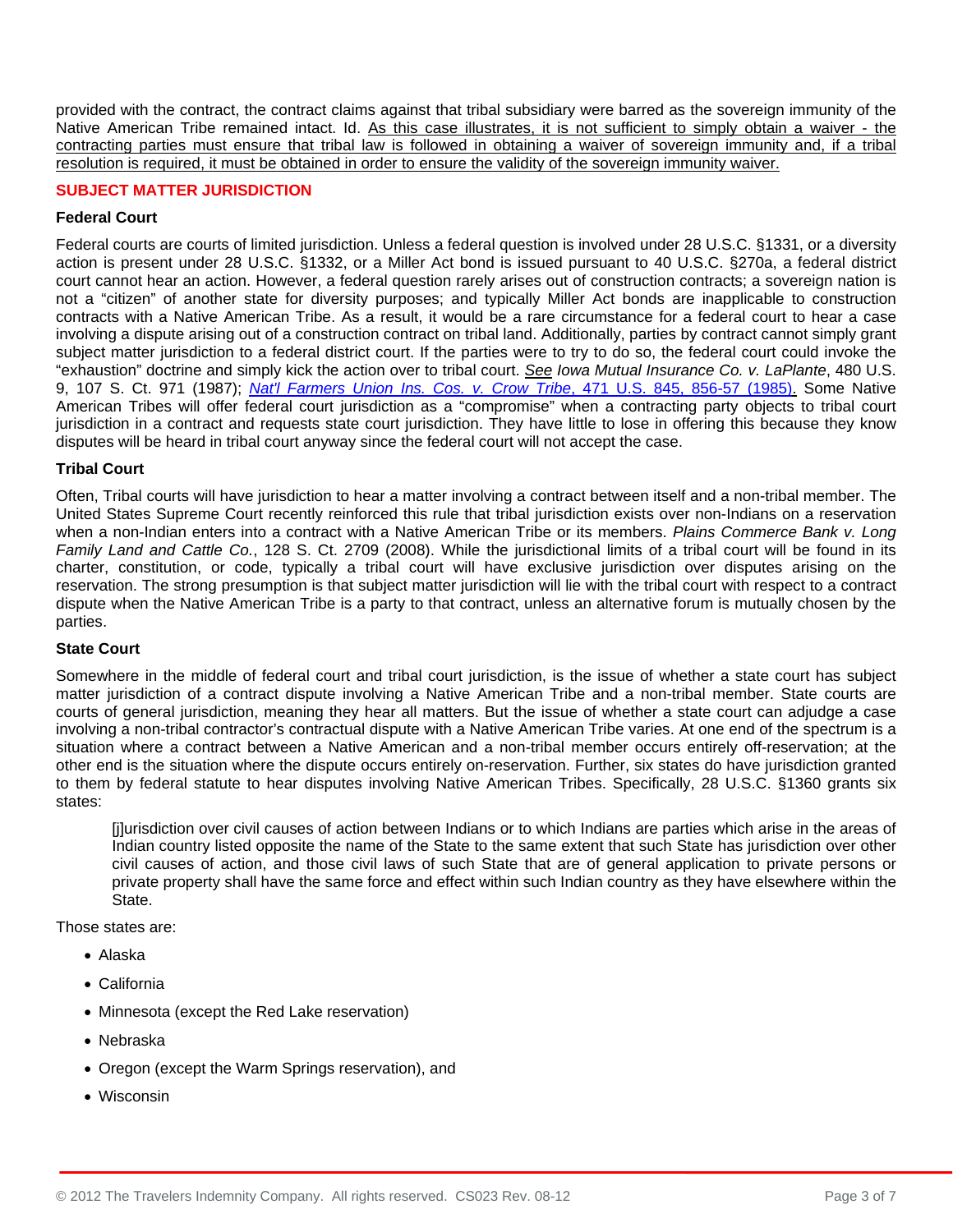These six states aside, however, Edward Rubacha, noted jurist and legal commentator on Indian issues, explains what needs to be considered to determine whether a state court (in a state other than those six listed) would have subject matter jurisdiction:

There are three caveats to a blanket assertion of jurisdiction by state courts over every dispute involving a Native American tribe or tribal entity. First, there is an 'ever-present, overriding principle: State jurisdiction must not interfere with Indian self-government, absent some compelling state interest.'…Second, 28 U.S. C. §1360 specifically excludes jurisdiction by a state court over a dispute involving 'ownership or right to possession of [Native American] property or any interest therein…Third, if a tribal court has already asserted jurisdiction over a dispute or has concurrent jur[i](#page-6-0)sdiction, a state court may decline jurisdiction if the dispute involves tribal sovereignty or issues of tribal law.<sup>i</sup>

States and Native American Tribes have concurrent jurisdiction over the same territory. *Cotton Petroleum Corp. v. New Mexico*, 490 U.S. 163, 192 (1989). Given the fact of concurrent jurisdiction and the relative uncertainty with respect to state court jurisdiction, it is important that a contractor include in its contract state court as the venue for disputes arising under the contract, rather than remaining silent on the issue.

A "significant contacts" test is often employed by state courts to determine whether a state court can assume jurisdiction in a transaction involving a Native American Tribe. These factors are:

- Place of contracting;
- Place of negotiation of the contract;
- Place of performance;
- Location of the subject matter of the contract; and
- $\bullet$  Place of residence of the parties.<sup>[ii](#page-6-1)</sup>

Therefore, depending on the relative importance of these factors, it is not unusual for a state court to decline jurisdiction even if the parties have negotiated a state court jurisdiction clause. While federal courts have declined to hear tribal issues on the basis of the exhaustion doctrine, state courts typically will decline under the abstention or comity doctrines. **Obtaining a valid waiver of sovereign immunity with state law and venue is important and should help facilitate a hearing in state court**.

## **Arbitration**

A number of courts, including the United States Supreme Court in *C & L Enterprises*, have held that Native American Tribes are bound by arbitration provisions set forth in their contracts. An arbitration provision inserted into a construction contract and bond form alleviates many of the subject matter jurisdiction issues discussed above. It also can be viewed as a way to strike a balance between a tribal court and a state court, both of which often are viewed by the other party with suspicion. Therefore mediation and binding arbitration clauses should be considered for dispute resolution purposes. However, while binding arbitration can, as a compromise forum, avoid many of the pitfalls of sovereign immunity and forum, a non-tribal party will still want to have enforcement of the arbitration clause as well as any arbitration award in court. Therefore, the arbitration clause should allow for enforcement of an arbitration award in tribal court, as well as state court.

## **GOVERNING LAW**

A choice of law clause is of critical importance in a construction contract with a Native American Tribe. That is, the parties to the contract should negotiate and agree upon which law will be used in interpreting the contract. Typically in construction contracts it is a choice of which State's law will apply; here though the decision will be whether to apply the Native American Tribe's law or the law of the State in which the reservation is located. As previously discussed, each Native American Tribe will have its own law, which can vary widely from codified tribal law to oral traditions and customs. Hence, it is important to examine the governing law clause of the construction contract to see what law will apply.

Aside from the lack of a body of law upon which to rely for precedent (or even if there is one for a particular Native American Tribe, getting access to it), is the issue of a state court or arbitrator having to apply tribal law.

Some forms of construction contracts, such as AIA contracts, have governing law provisions that apply "the law of the place of the project." If the project is on tribal lands, however, this will mean that the Native American Tribe's law applies. Other forms of construction contracts provide that "the law of the State of the project" will apply. A governing law clause such as this can be one way to provide that state law, and not tribal law, applies.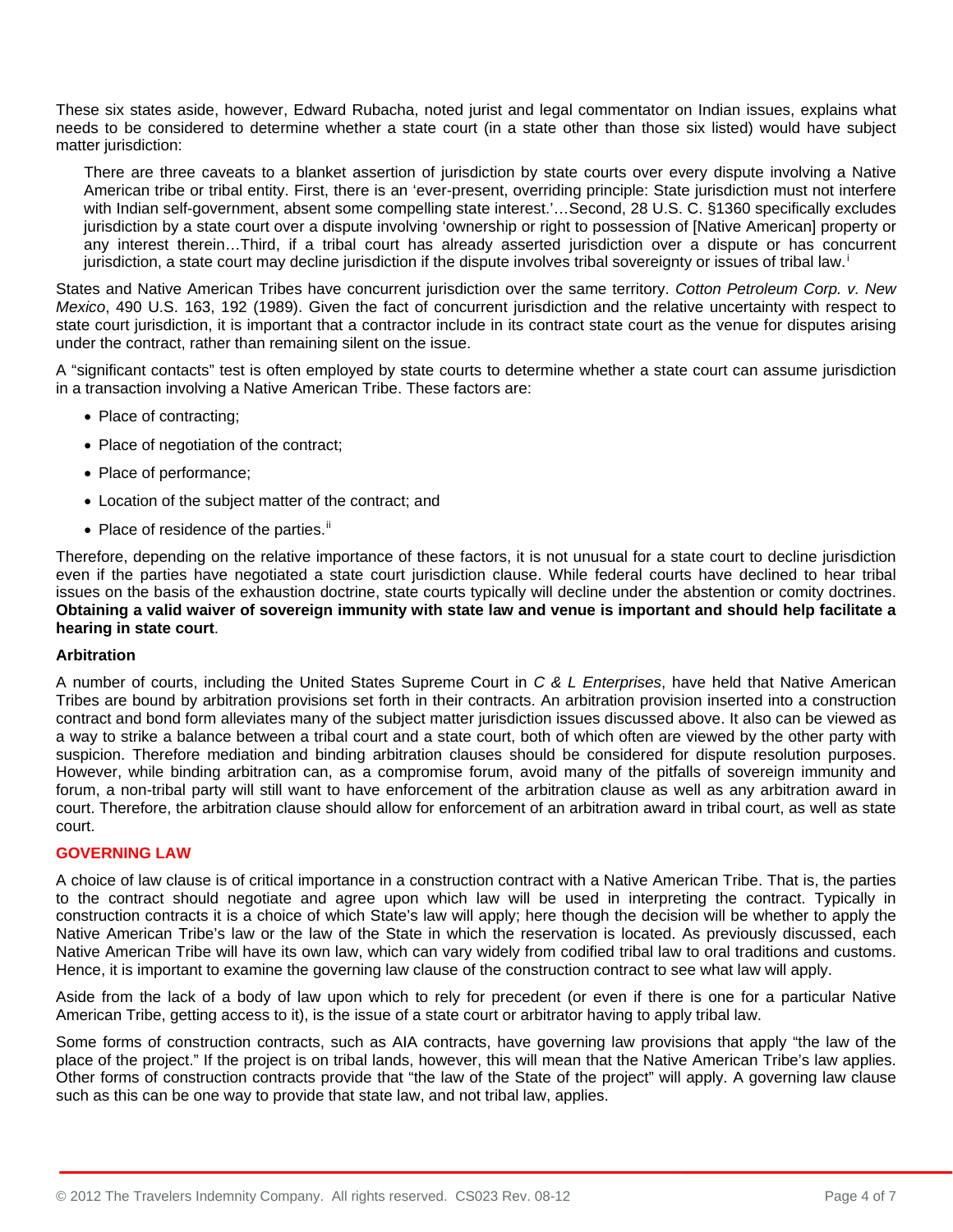## **Once again, obtaining a valid waiver of sovereign immunity with state law and venue is important and should help facilitate a hearing in state court**

# **TRIBAL ENTITIES**

The Indian Reorganization act of 1934 (IRA) protected the land base of Native American Tribes – it basically prohibited sale or purchase of their lands. It also granted the Native American Tribes the right to write and adopt their own constitutions, referred to as Section 16 Constitutions. III Many, but not all, Native American Tribes are organized under constitutions pursuant to Section 16 of the IRA. Basically then, there are two types of Native American Tribes – those organized under Section 16 of the Indian Reorganization Act and those *not* organized under Section 16. A Native American Tribe organized under Section 16 will be governed by a constitution. The constitution will typically describe the governing body of the Native American Tribe and set forth the powers and authority of that governing body. For Native American Tribes which are *not* organized under Section 16 of IRA, the governing instruments will consist of tribal history, tribal ordinances, resolutions and other actions. Examination of each document to determine the tribal entity, as well as its powers and the extent to which powers are reserved to the members of the Native American Tribe (i.e. a general council) or to a small body (i.e. tribal council),is critical.

Regardless of how a Native American Tribe is organized, it may also be incorporated as a federal corporation pursuant to Section 17 of IRA. In such case, the Native American Tribe will have a federal charter issued by the Secretary of the Interior. Federal incorporation creates a corporate legal entity distinct from the governmental entity with respect to which the powers to contract, pledge assets, and be sued may differ. The constitution (for a Section 16 IRA Native American Tribe) or tribal law (for a non-Section 16 Native American Tribe) and the Native American Tribe's charter will usually draw a distinction between the governmental entity (which is organized under the constitution or tribal law) and the business entity (which is organized under the charter) in terms of responsibility for carrying out certain functions. A Section 17 corporation may be used by a Native American Tribe as a vehicle for carrying out business activities. It may give them the power to sue or be sued and to waive sovereign immunity separate from the governmental entity of the Native American Tribe. Actions of the Section 17 corporation may require approval by the governing body of the Native American Tribe or, again, by the general council. The Section 17 charter provides that the corporate entity has the power "to sue and be sued." However, the "sue and be sued" clause of the Section 17 charter does not affect the sovereign immunity of the Section 16 Native American Tribe, nor does it act as a waiver of sovereign immunity for the Section 17 corporation. The "sue and be sued" clause merely gives the Section 17 corporation the power to waive its immunity. Without clear and express language waiving sovereign immunity in the construction contract, there will be no waiver.

The existence of two parallel entities can cause confusion. The activities of the governmental entity enjoy sovereign immunity, whereas the activities of the corporation may or may not, depending on a subsequent finding of whether the entity was acting in a tribal government function or merely economic. A waiver of sovereign immunity for both entities and verification that the contractor is contracting with the appropriate entity may be the most prudent course.

## **TRIBAL LAND**

## **Trust Land**

In 1948, Congress clarified the statutory definition of Indian country:

…the term "Indian country", as used in this chapter, means (a) all land within the limits of any Indian reservation under the jurisdiction of the United States Government, notwithstanding the issuance of any patent, and, including rights-ofway running through the reservation, (b) all dependent Indian communities within the borders of the United States whether within the original or subsequently acquired territory thereof, and whether within or without the limits of a state, and (c) all Indian allotments, the Indian titles to which have not been extinguished, including rights-of-way running through the same.

18 U.S.C. §1151. This definition was cited by the U.S. Supreme Court in 1997, in *Strate v. A-1 Contractors*, and continues to be widely accepted and used in almost all other contexts. Given that the majority of land on an Indian reservation is owned by the federal government and held in trust for the Native American Tribe, **no mechanic's liens can be recorded against such property.** 

## **BIA Approval of Contracts**

Title 25 U.S.C and other Federal Indian statutes provide that the statutes passed for the benefit of dependent Indians "are to be liberally construed, doubtful expression being resolved in favor of the Indians." With respect to contracts with Native American Tribes, Congress amended 25 U.S.C. § 81 effective March 14, 2000, and the amendment effectively removed the draconian impact of the statute by expressly dictating what contracts are within the section's scope. Under Section 81,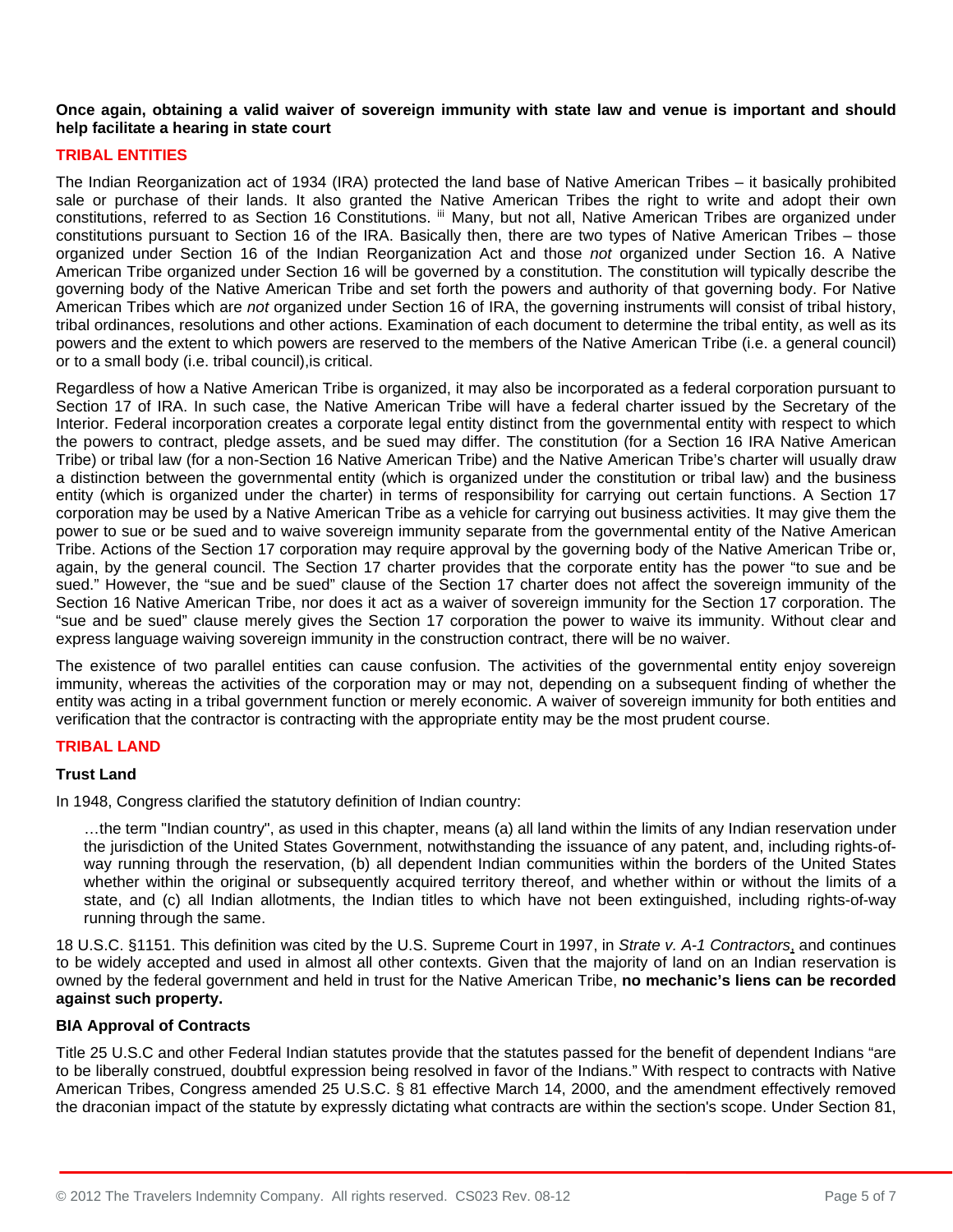as amended, the only agreements that must have the approval of the Secretary of the Interior are those that encumber Indian land, as defined in the amendment, for a period of seven years or more. In addition, the law requires the BIA to promulgate regulations to further clarify the scope of its review. In the recent form of those proposed regulations, the Secretary will not issue accommodation letters given that the reach of Section 81 has been curtailed. In summary, if the contract term is less than seven years, Section 81 approval by the Secretary will not be needed.

## **ISSUES FOR CONTRACTORS**

Based on law and history, each Native American Tribe should be regarded as a separate distinct nation with it own history, culture, legal and political structure. It can be difficult for non-tribal members to fully understand and grasp the complexities of a Native American Tribe and their social and political structures. The concept of Tribal Sovereign Immunity dates back many years and Tribal leaders will typically advocate their sovereign immunity when contracting with non-tribal parties.

Unless sovereign immunity has been waived, a contractor working for a Native American Tribe needs to understand **they are** in a very poor negotiating position to resolve disputes with the Native American Tribe. Based on the principle of sovereign immunity, the contractor is likely going to be faced with a one sided agreement that favors the Native American Tribe:

- A contractor cannot lien a project on Native American land. Indian lands are held in trust by the U.S. Government for the Native American Tribes and 25 U.S.C. §177 prohibits such liens.
- A contractor cannot sue the Native American Tribe in any court (tribal, state, or federal). Also, no ability to counterclaim against the Native American Tribe, even if the contractor is sued in Tribal court.
- A contractor can be sued in Tribal Court. If the contractor loses in tribal court, the resulting judgment can be enforced in state court. If the contractor appeals the case to the state court, the State may hear the case, but will only review the procedural aspect of the Tribal court case and will not review the underlying facts.

If sovereign immunity is waived, the contractor can sue the Native American Tribe in Tribal Court; however, there are concerns:

• Since the Native American Tribe is the judge, jury and defendant, there is a legitimate conflict of interest concern as to whether the Contractor will get a fair and balanced hearing in Tribal Court. Unlike the situation that applies outside of Tribal legal systems, the appellate options to counteract potential local bias are much more limited, and where they exist are not likely to be any less local in nature. The federal court system, which exists in part to counter the bias that state courts may show against citizens of other states, is generally not available for construction disputes between Native American Tribes and non-Native American entities.

Tribal law and codes may be based more on Tribal custom and history, uncodified and subject to change. To the extent there is written law and decisions, they are likely to have little bearing on construction issues. Because of this, it is difficult to reliably predict how the court would rule on an issue.

While a simple waiver of sovereign immunity will allow an action against the Native American Tribe in Tribal Court, this does not go far enough. Predictability based on established State law and rules and avoidance of litigation in Tribal Court is important too. In order to achieve this, a waiver of sovereign immunity or binding arbitration clause clearly identifying the venue where litigation or binding arbitration will take place (State Court of xxx state) and what law will apply ( State law of xx State) is equally important.<sup>[iv](#page-6-3)</sup>

## **TERO Agreements**

In order to maximize the economic impact of construction spending, many Tribal contracts contain mandated tribal member employment levels, or goals. Such levels/goals are generally presented in TERO (Tribal Employment Rights Office) Agreements. The TERO Agreement also can include requirements for tribal employee training programs and may incorporate an "Employment Rights Fee" which can be between 2.5-4% of the contract price. In exchange, the TERO will assist the contractor in satisfying the employment goals. Contractors must determine prior to execution of the contract whether employment goals are reasonable or achievable. Additionally, union contractors must determine if the hiring of non-union workers is a violation of union agreements.

## **Funding Sources**

As with any project, the source of funding for the construction project should be investigated in advance. Just like any other industry segment, public or private, some tribes are well-capitalized and some are not. The Bureau of Indian Affairs